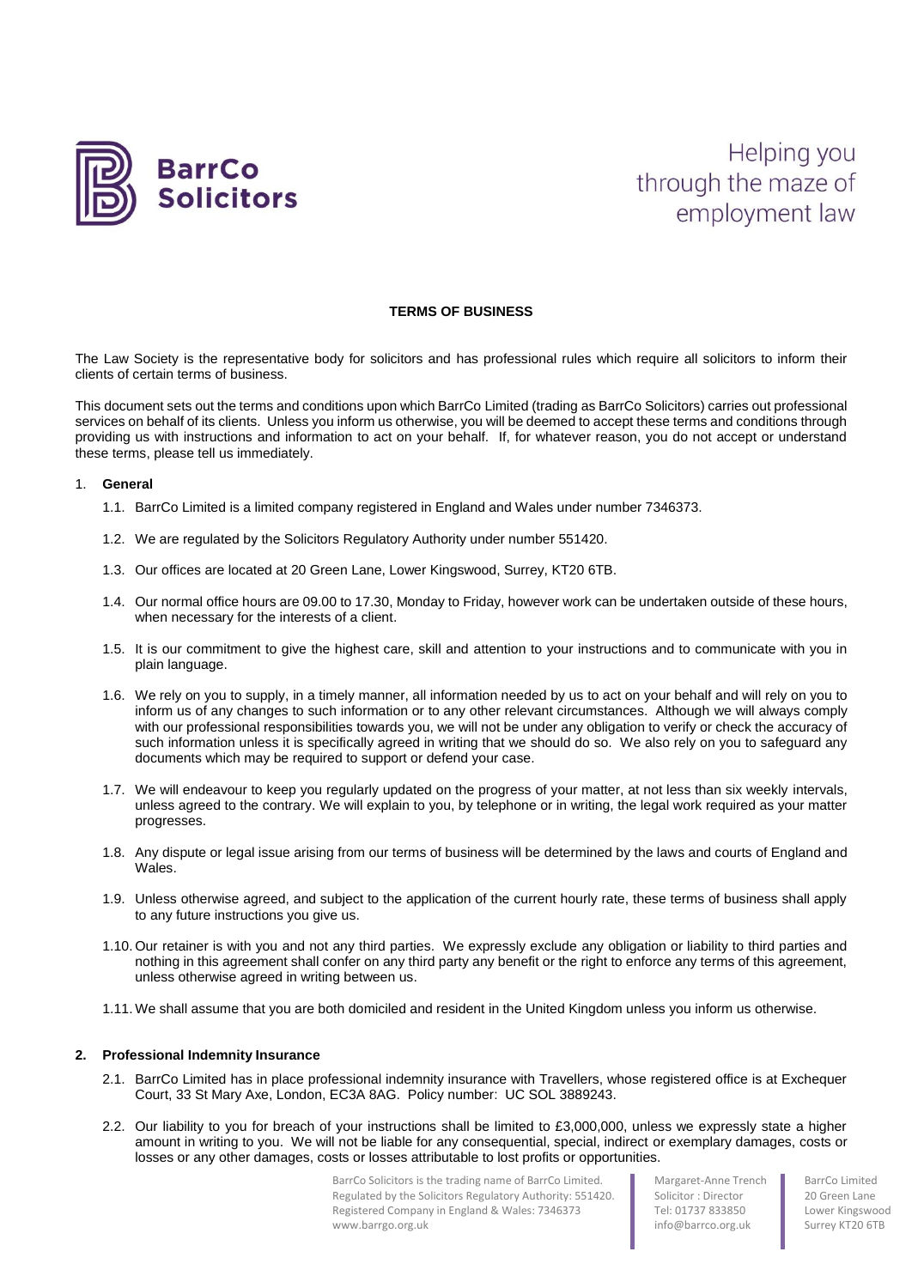2.3. We shall only be liable to you for a period of six years from the date on which any advice is given and for no longer period. This is because we are obliged to keep all files for six years from the date on which they are closed. We will not accept a claim if our file for the relevant matter has been destroyed.

# **3. Fees**

- 3.1. The basis of our charges is set out in the accompanying client care letter. Where your instructions require that work is undertaken outside our normal office hours, we reserve the right to increase the level of our hourly rate and will advise you in advance.
- 3.2. Our fees are calculated by reference to all the time spent dealing with your case. This will include meetings (with you and perhaps others for example witnesses or experts); conference calls; any time spent travelling; considering, preparing and working on papers and correspondence; making and receiving telephone calls. All work undertaken is calculated using six-minute units. Our current hourly rate is £250 plus VAT.
- 3.3. Where we are instructed to act on behalf of a limited company, the director or directors giving us the instructions acknowledge that they are personally responsible for ensuring that the company is in a position to discharge our invoices, and that they will ensure that the company actually does so.
- 3.4. Fees are payable whether or not your case is successfully concluded.
- 3.5. We operate private funding arrangements with our clients and do not offer contingency fee or no-win no-fee arrangements or legal aid. .
- 3.6. You are advised to check that you are not entitled to these or other alternative forms of funding, such as through legal expense insurance, trade union or employer funding. Where your claim is covered by an insurance policy, you agree to assign the benefits of that policy to us in relation to the indemnity provisions for costs.
- 3.7. While we endeavour to keep our rates as competitive as possible, we reserve the right to review our rates depending on changes within our business, with third parties (such as our insurers) or due to circumstances outside of our control. Changes will usually take effect from the 1 April, and we will give you written notification in advance of carrying out any future work. Unless we receive your objection to any increase, after being notified and before any work is carried out, you will be deemed to have accepted any changes.
- 3.8. Any disbursements incurred on your behalf will be payable in addition to the charging rate agreed. These may include but are not limited to travelling, delivery services, Counsel's fees, court fees, expert or medical reports, substantial expenses on communications and photocopying. VAT is payable on certain disbursements.
- 3.9. Any witness attendance required by any of our solicitors, emanating from employment law advice or assistance provided, will be billable at the quoted hourly rate plus travelling expenses.
- 3.10. Where estimates of costs are given, this is for guidance purposes only, based on the information then known to us, unless specific fixed fees have been agreed.
- 3.11.You have the right to give BarrCo Limited written notice to set a limit on the fees that it may incur each month or in relation to each assignment. When this limit is reached, you will be advised accordingly and we will then cease work until or when you advise us that you wish it to continue, in which case you may set a new limit on the fees to be incurred. However, BarrCo Limited accepts no responsibility for and may not be able to limit your liability in relation to costs incurred by any other party.
- 3.12. We will update you on whether the likely outcomes still justify the likely costs and risks associated with your matter whenever there is a material change in circumstances.
- 3.13. In the situation that you issue legal proceedings in an employment tribunal and successfully win your case, you are not automatically entitled to the recovery of the legal costs you have incurred from the other side. This is a matter for the tribunal's discretion and you should be aware that costs are rarely awarded. You may want to consider this at any early stage and weight it up against the possible benefits you may gain from issuing proceedings.
- 3.14.You should also be aware that you may be liable for the costs of other parties. While this rarely happens, and is at the tribunal's discretion, you may be exposed to the risk of a cost order if you are found to have acted vexatiously, abusively, disruptively, or otherwise unreasonably, in bringing the proceedings, or where the bringing or conduct of the proceedings by you has been misconceived. However, where proceedings are issued in the civil costs you may be more likely to be awarded costs if you win but also liable to pay the other sides costs if you lose.
- 3.15. It is important to emphasise that you will be responsible for paying our bill even if a third party has offered to pay your costs, for example under the terms of a settlement agreement or by a new employer. While we will try and respect such agreements and collect the funds from any such third party, the end responsibility remains with you as our client, as it is you we have a retainer with.

BarrCo Solicitors is the trading name of BarrCo Limited. Regulated by the Solicitors Regulatory Authority: 551420. Registered Company in England & Wales: 7346373 www.barrgo.org.uk

Margaret-Anne Trench Solicitor : Director Tel: 01737 833850 info@barrco.org.uk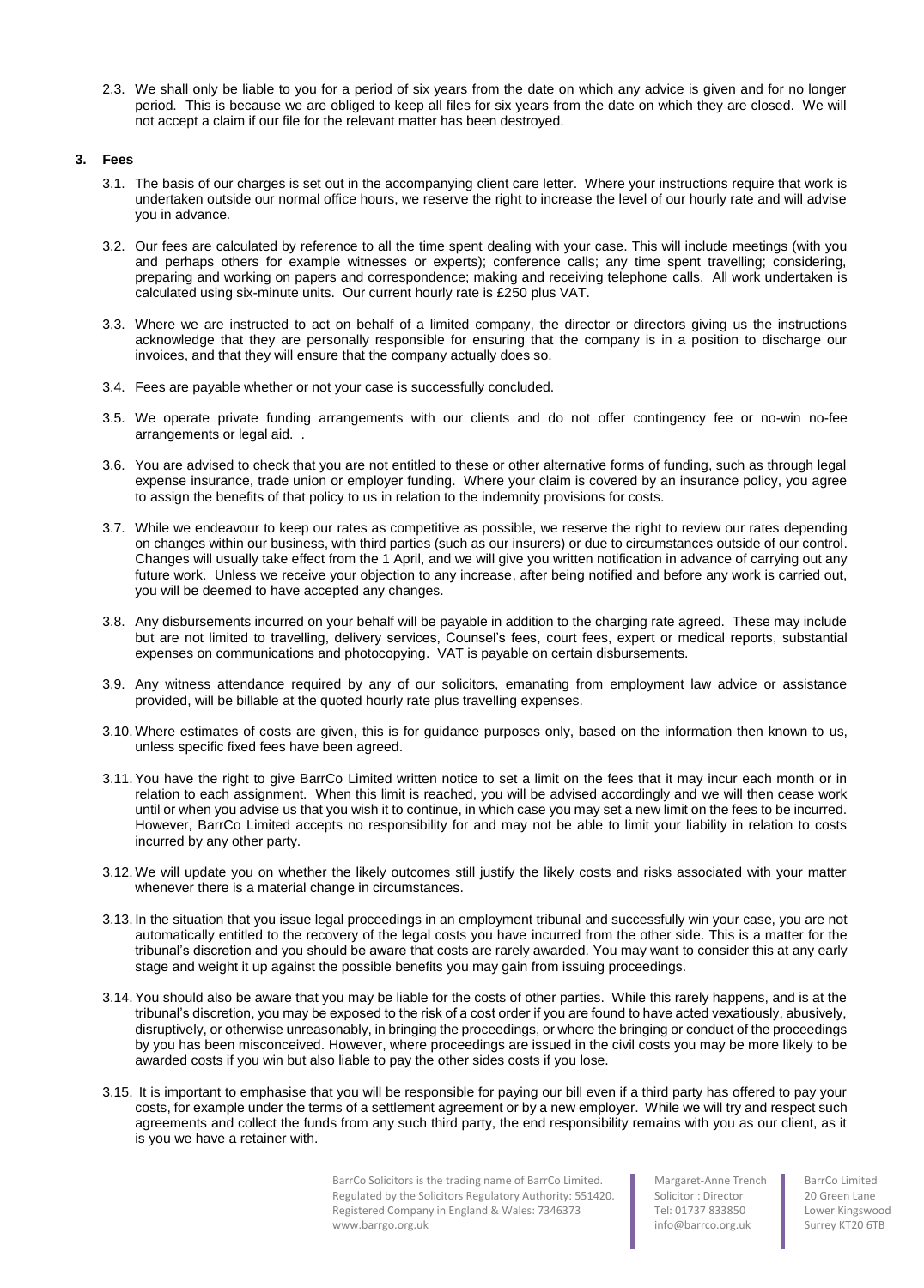- 3.16. If you are dissatisfied with the amount of BarrCo's fees you should first raise the matter with Margaret-Anne Trench who will provide you with a detailed breakdown of the work undertaken.
- 3.17. If you are still dissatisfied with the amount of the fees, Margaret-Anne Trench will refer the matter to be reviewed by one of her colleagues. If you thereafter remain dissatisfied, you may raise the matter in writing to Simon Robinson at Baldwin and Robinson Solicitors, 4 Oxted Chambers, 185-187 Station Road East, Oxted, Surrey, RH8 0QE. You will be invited to fully detail your dissatisfaction, whereupon Simon Robinson will undertake an appropriate investigation and report his decision to you in writing within 28 days of receiving your written expression of dissatisfaction.
- 3.18. If you remain unsatisfied, you may be entitled to raise the matter with the Legal Ombudsman who can be contacted at PO Box 6806, Wolverhampton, WV1 9WJ or by email to enquiries@legalombudsman.org.uk or by telephone on 0300 555 0333. Such complaints should normally be made within six months after receiving a final written response from us about your complaint. The Legal Ombudsman will usually expect you to allow us at least eight weeks to resolve any complaint. More information on eligibility and timeframes can be found at www.legalombudsman.org.uk.
- 3.19. From 1st October 2015, in the event that we are unable to settle your complaint under our internal complaint processes, solicitors are also required to provide information about ADR (Alternative Dispute Resolution) as an alternative scheme to resolve a complaint other than through the Legal Ombudsman scheme. In the event that we are unable to settle your complaint under our internal complaint processes we will agree to use Pro Mediate who are an approved organisation for this purpose. Pro Mediate can be contacted via www.promediate.co.uk or 07824 704826. Please note that the time limits for contacting an ADR approved body will be different from the time limits for contacting the Legal Ombudsman. We shall remind you of this at the time we write to you in the event that we have been unable to resolve directly with you any complaint.
- 3.20.You also have the right to object to a bill and apply for a court assessment of the bill under Part III of the Solicitors Act 1974.

# **4. Payment of fees**

- 4.1. We do not accept payment by cash.
- 4.2. We do accept payment over the phone by card but reserve the right to charge a transaction fee depending on the amount involved.
- 4.3. We do not currently operate a client account but reserve the right to provide you with a fix fee quote and raise an invoice upfront, with payment being made before we undertake any work.
- 4.4. We will invoice you on completion of your case or at the end of each month for the work undertaken during that month, or where we decide to raise an interim invoice or unless agreed otherwise. Bills are due and payable within 7 days of delivery. We are entitled to charge interest on any sum which is not paid within that period at the rate of 8% per annum above the base lending rate of The Bank of England, calculated from day to day.
- 4.5. In the event that invoices remain unpaid for a period deemed unacceptable by BarrCo Limited, we reserve the right to cease acting for you and exercise a lien over your papers, until such time as the unpaid invoices have been settled.
- 4.6. We are entitled to charge interest on the outstanding amount of any invoice in accordance with Article 5 of the Solicitor's (Non-Contentious Business) Remuneration Order 2009 from one month after the date of the invoice.
- 4.7. Having engaged our services you warrant that in default of payment within 30 days of our invoice date, that you will be liable for all third party collection costs and contractual late payment interest of 1% per month until the matter is settled.
- 4.8. In the event that we have to issue legal proceedings to recover monies due to us, we will also claim interest together with any court fees, legal fees and other costs associated with such proceedings both before and after any county court Judgment.

# **5. Specialist advice**

5.1. BarrCo Limited specialises and advises on employment law but not other matters. The firm is not regulated by the Financial Conduct Authority to provide independent financial advice. We are also not tax experts and will not examine your case for taxation aspects and/or the effect of any tax on it, unless we otherwise reach an agreement to do so. This is because we do not necessarily have the detailed knowledge of your affairs or these areas of law and stipulate this here in the interests of clarity. Should you require assistance in any area outside of employment law you should seek the appropriate specialist advice.

# **6. Completion of documents**

6.1. Following the case of Atkins v. Dunn Baker [2004], please note that if you instruct us to prepare a document, our duty is to draft that document on the basis of the information supplied by you and to draft it in accordance with the law in force as of the date we supply the document to you. It is however, your responsibility to ensure that you read it, check

> BarrCo Solicitors is the trading name of BarrCo Limited. Regulated by the Solicitors Regulatory Authority: 551420. Registered Company in England & Wales: 7346373 www.barrgo.org.uk

Margaret-Anne Trench Solicitor : Director Tel: 01737 833850 info@barrco.org.uk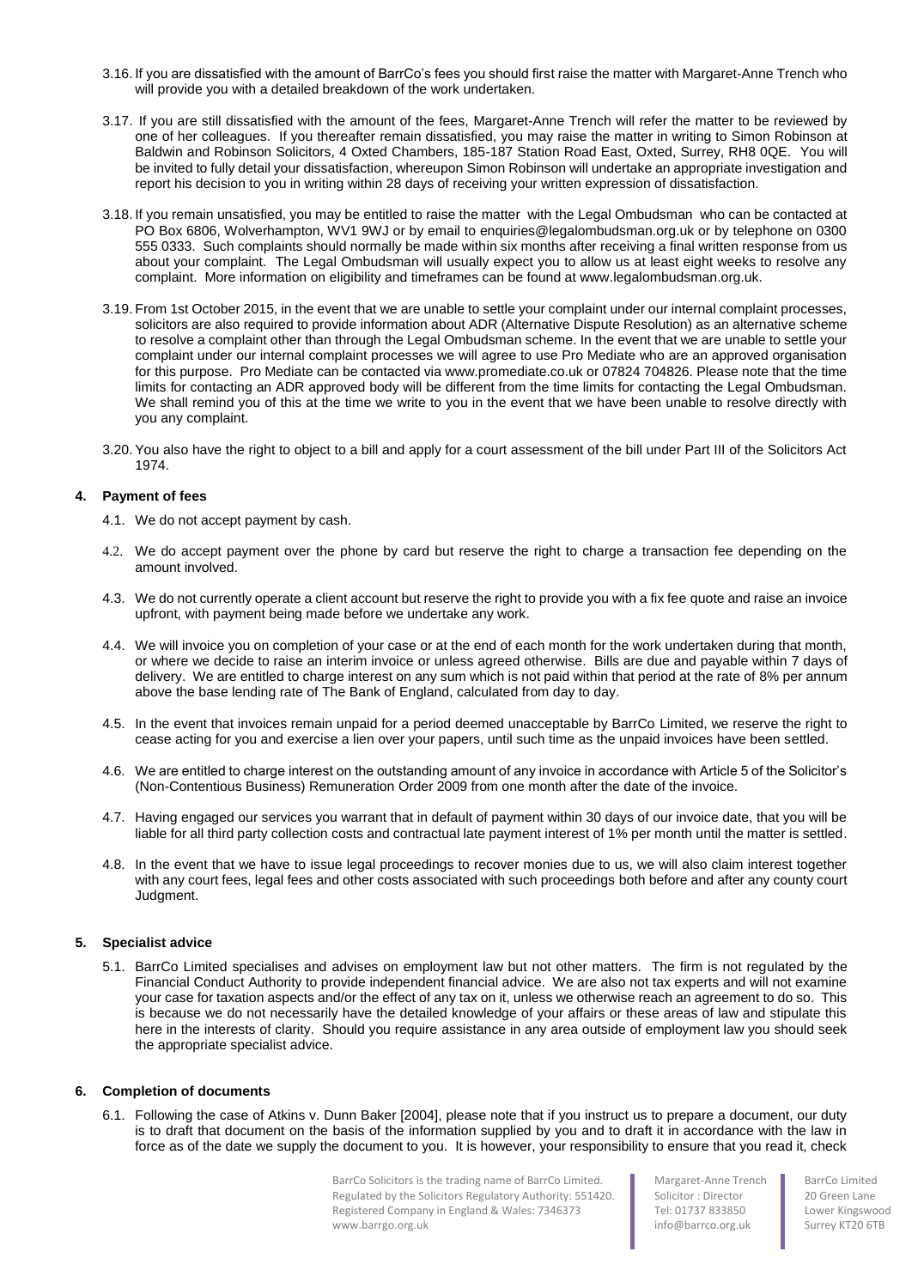that it fulfils your requirements and to ensure that it is signed or executed correctly. We are not under a duty to follow matters up in the event that you do not make further contact with us.

# **7. Storage of papers**

7.1. At the end of your matter, the file, or a microfiche of it, will be stored for a reasonable period (which will not be less than six years) free of charge. However, a charge may be made for supplying copies of any documents stored, together with an administration charge based on any time spent in retrieval and any perusal, correspondence or other work necessary to comply with the instructions given by you or on your behalf.

## **8. Termination of retainer**

- 8.1. You may end your instructions to us in writing at any time, but we can keep all your papers and documents while there is still money owed to us for fees and disbursements. You will be responsible for our fees and disbursements up until the time we receive your written notice
- 8.2. We have the right to cease work by giving you written notice at your last known address in various circumstances including but not limited to: failure to pay an interim bill or comply with a request for payment of money on account; if a conflict of interest arises; if you give instructions to us or purport to do so which would compromise our professional position; if you fail without reasonable cause to give us instructions or necessary evidence and documents when requested or where it is considered in the best interests of yourself and us that we should cease to work on your case. Again, you will be responsible for our fees and disbursements up until the period when written notice is served upon you.

## **9. Money Laundering**

9.1. We have a duty to request from you evidence of your identity, to maintain records of the identification evidence received from you and also to report, in accordance with the relevant legislation and regulations, to the National Criminal Intelligence Service any knowledge or suspicion in terms of the Proceeds of Crime Act 2002. This duty may override the duty of client confidentiality owed to you. In view of this, we do not accept any cash payments other than nominal amounts for swearing or witnessing documents.

# **10. Equality and Diversity**

- 10.1.BarrCo Limited is committed to promoting equality and diversity in all its dealing with barristers, other lawyers, clients, or third parties. A copy of our equality and diversity policy is available on request.
- 10.2. If you have a disability, please let us know. It may mean that we can come and see you in your home if that is more appropriate, or we can be ready to provide assistance when you arrive at our offices. If you do not notify us of any disability, we shall not be under any liability to you in respect of our car park or premises in the event of any accident which otherwise could have been avoided.

# **11. Confidentiality**

- 11.1. Normally everything you tell us and all business conducted between us will be kept strictly confidential. However, there are a small number of exceptions, for example where your file is inspected by our accountants whilst carrying out their audit under the Solicitors Accounts Rules, or exceptionally where a court orders the disclosure of a file. In such circumstances, our duty of disclosure overrides our duty of confidentiality to you. Where we are working with others on your behalf (for example a barrister, consultant or expert) you agree that we can disclose information to them so that we can work as a team for your benefit.
- 11.2.Emails are potentially a non-secure means of communication and may result in a loss of confidentiality. While we are happy to communicate with you by e-mail, if you wish us to do so, please note that we will do so solely on the basis that we are not liable to you for any loss you may suffer if any information contained or referred to in the emails reaches third parties or fails to reach you.

# **12. Data Protection**

12.1. We take your privacy very seriously and comply with the requirements of the General Data Protection Regulations 2018 (GDPR) and the Data Protection Act 1998. A copy of our Privacy Policy is attached to these terms.

#### **13. Complaints**

13.1. While we trust that you will never have any cause for dissatisfaction or complaint, it is accepted that occasionally there may be misunderstandings or even that something goes wrong. If you do have cause for dissatisfaction, please let us know as soon as possible. Only then can we resolve any problem as soon as it arises.

> BarrCo Solicitors is the trading name of BarrCo Limited. Regulated by the Solicitors Regulatory Authority: 551420. Registered Company in England & Wales: 7346373 www.barrgo.org.uk

Margaret-Anne Trench Solicitor : Director Tel: 01737 833850 info@barrco.org.uk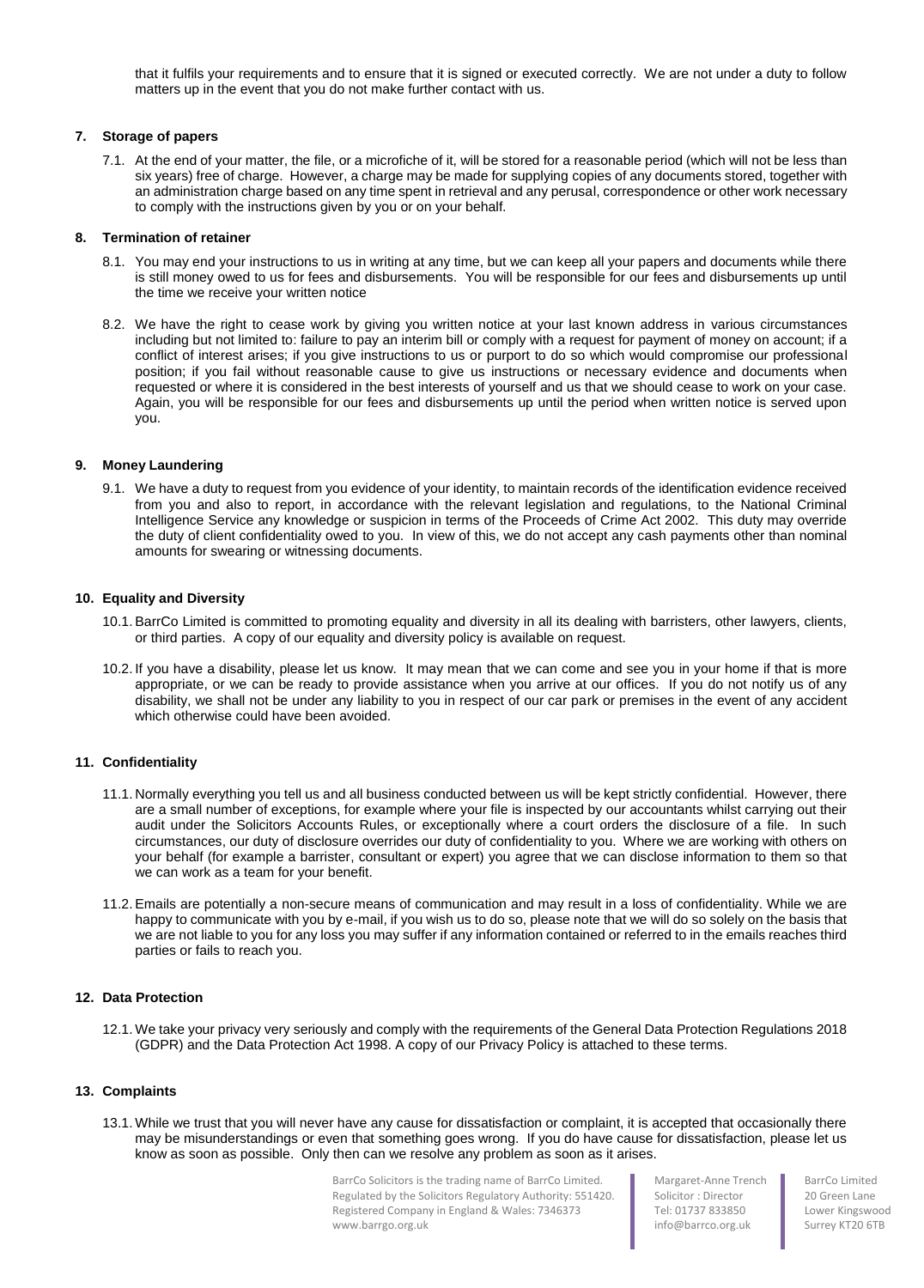- 13.2. Our in-house complaints procedure is administered in accordance with the rules and principles of the SRA Code of Conduct, which can be found on their website www.sra.org.uk/handbook.
- 13.3. It is our policy to investigate complaints or any expressed dissatisfaction in relation to our conduct fully and promptly. If you have a complaint relating to the work being carried out for you, you should raise this in the first instance with Margaret-Anne Trench. If you are not satisfied with her response, she will arrange for a colleague to review and provide their opinion. If you remain unsatisfied, you can appeal in writing to Simon Robinson at Baldwin and Robinson Solicitors, 4 Oxted Chambers, 185-187 Station Road East, Oxted, Surrey, RH8 0QE, who will then look into the matter within 28 days of receipt of your complaint.
- 13.4. If you remain unsatisfied, you may be entitled to raise the matter with the Legal Ombudsman who can be contacted at PO Box 6806, Wolverhampton, WV1 9WJ or by email to enquiries@legalombudsman.org.uk or by telephone on 0300 555 0333. Such complaints should normally be made within six months after receiving a final written response from us about your complaint. The Legal Ombudsman will usually expect you to allow us at least eight weeks to resolve any complaint. More information on eligibility and timeframes can be found at www.legalombudsman.org.uk.
- 13.5. From 1st October 2015, in the event that we are unable to settle your complaint under our internal complaint processes, solicitors are also required to provide information about ADR (Alternative Dispute Resolution) as an alternative scheme to resolve a complaint other than through the Legal Ombudsman scheme. In the event that we are unable to settle your complaint under our internal complaint processes we will agree to use Pro Mediate who are an approved organisation for this purpose. Pro Mediate can be contacted via www.promediate.co.uk or 07824 704826. Please note that the time limits for contacting an ADR approved body will be different from the time limits for contacting the Legal Ombudsman. We shall remind you of this at the time we write to you in the event that we have been unable to resolve directly with you any complaint.

BarrCo Limited Last updated 31 March 2020

> BarrCo Solicitors is the trading name of BarrCo Limited. Regulated by the Solicitors Regulatory Authority: 551420. Registered Company in England & Wales: 7346373 www.barrgo.org.uk

Margaret-Anne Trench Solicitor : Director Tel: 01737 833850 info@barrco.org.uk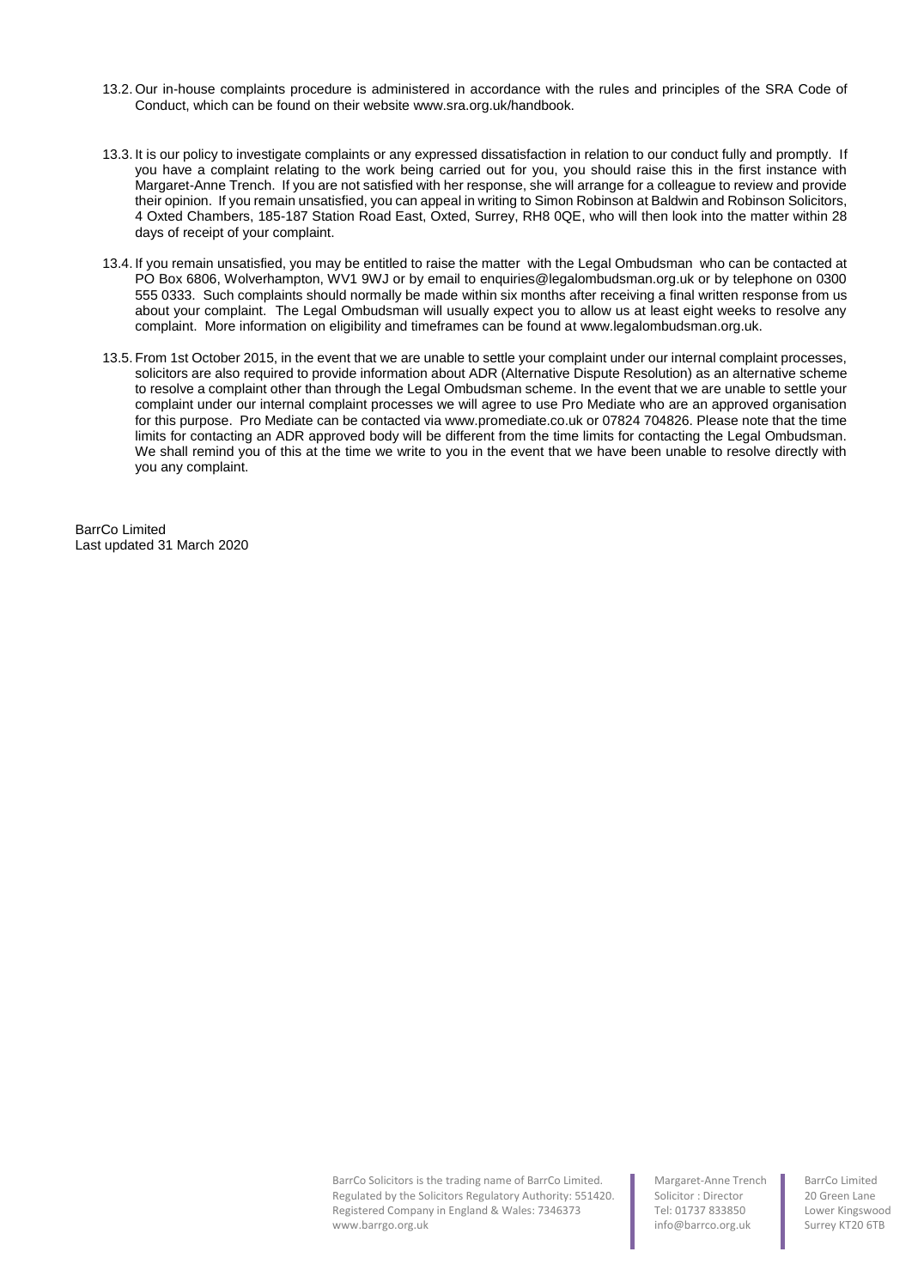# **PRIVACY NOTICE**

Data controller ("the Company"): Margaret-Anne Trench; m.trench@barrco.org.uk

Controller's representative (if any): Margaret-Anne Trench; m.trench@barrco.org.uk

Data protection officer (if applicable): Margaret-Anne Trench; m.trench:barrco.org.uk

# *Introduction*

The Company collects and processes personal information about you to manage its working relationship with you and it may hold such information on paper or in electronic format. The Company wishes to be open and transparent about how it handles your personal information and it is committed to protecting the privacy and security of your personal information and to meeting its data protection obligations under the General Data Protection Regulation (GDPR) and the Data Protection Act 2018.

The purpose of this Privacy Notice is to make you aware of how and why the Company will collect and use your personal information both during and after your working relationship with it. The Company is required under the GDPR to notify you of the information contained in this Privacy Notice.

This Privacy Notice applies to all current and former clients. It is non-contractual and does not form part of any terms of business we have with you.

The Company has appointed Margaret-Anne Trench to oversee compliance with this Privacy Notice. If you have any questions about this Privacy Notice or about how the Company handles your personal information, please contact her at m.trench@barrco.org.uk.

# *Data protection principles*

Under the GDPR, there are six data protection principles that the Company must comply with. These state that the personal information it holds about you must be:

- 1. Processed lawfully, fairly and in a transparent manner.
- 2. Collected only for legitimate purposes that have been clearly explained to you and not further processed in a way that is incompatible with those purposes.
- 3. Adequate, relevant and limited to what is necessary in relation to those purposes.
- 4. Accurate and, where necessary, kept up to date.
- 5. Kept in a form which permits your identification for no longer than is necessary for those purposes.
- 6. Processed in a way that ensures appropriate security of the personal information.

The Company must also be able to demonstrate compliance with these principles.

# *What types of personal information does the Company collect about you?*

Personal information comprises any information about an individual from which that person can be directly or indirectly identified. There are also "special categories" of personal information, and personal information on criminal convictions and offences, which require a higher level of protection because they are of a more sensitive nature. The special categories of personal information comprise information about an individual's racial or ethnic origin, political opinions, religious or philosophical beliefs, trade union membership, health, sex life or sexual orientation and genetic and biometric data.

The Company collects and processes a range of personal information about you. This may include:

- your contact details, including your name, address, telephone number and personal e-mail address\*
- your date of birth, gender, and marital status
- the start and end dates of your engagement\*
- recruitment records, including personal information included in a CV or application form, interview notes, references, copies of proof of right to work in the UK documentation, copies of qualification certificates and any other background check documentation\*
- the terms and conditions of your engagement with us, as set out in a client care letter, terms of business or engagement terms and related correspondence\*
- details of your skills, qualifications, experience and work history\*
- your professional memberships\*
- information about your racial or ethnic origin, religious or philosophical beliefs and sexual orientation\*
- any trade union membership\*
- information about criminal convictions and offences\*
- your salary, entitlement to benefits and pension information\*
- your bank account details, National Insurance number, payroll records, tax code and tax status information\*

BarrCo Solicitors is the trading name of BarrCo Limited. Regulated by the Solicitors Regulatory Authority: 551420. Registered Company in England & Wales: 7346373 www.barrgo.org.uk

Margaret-Anne Trench Solicitor : Director Tel: 01737 833850 info@barrco.org.uk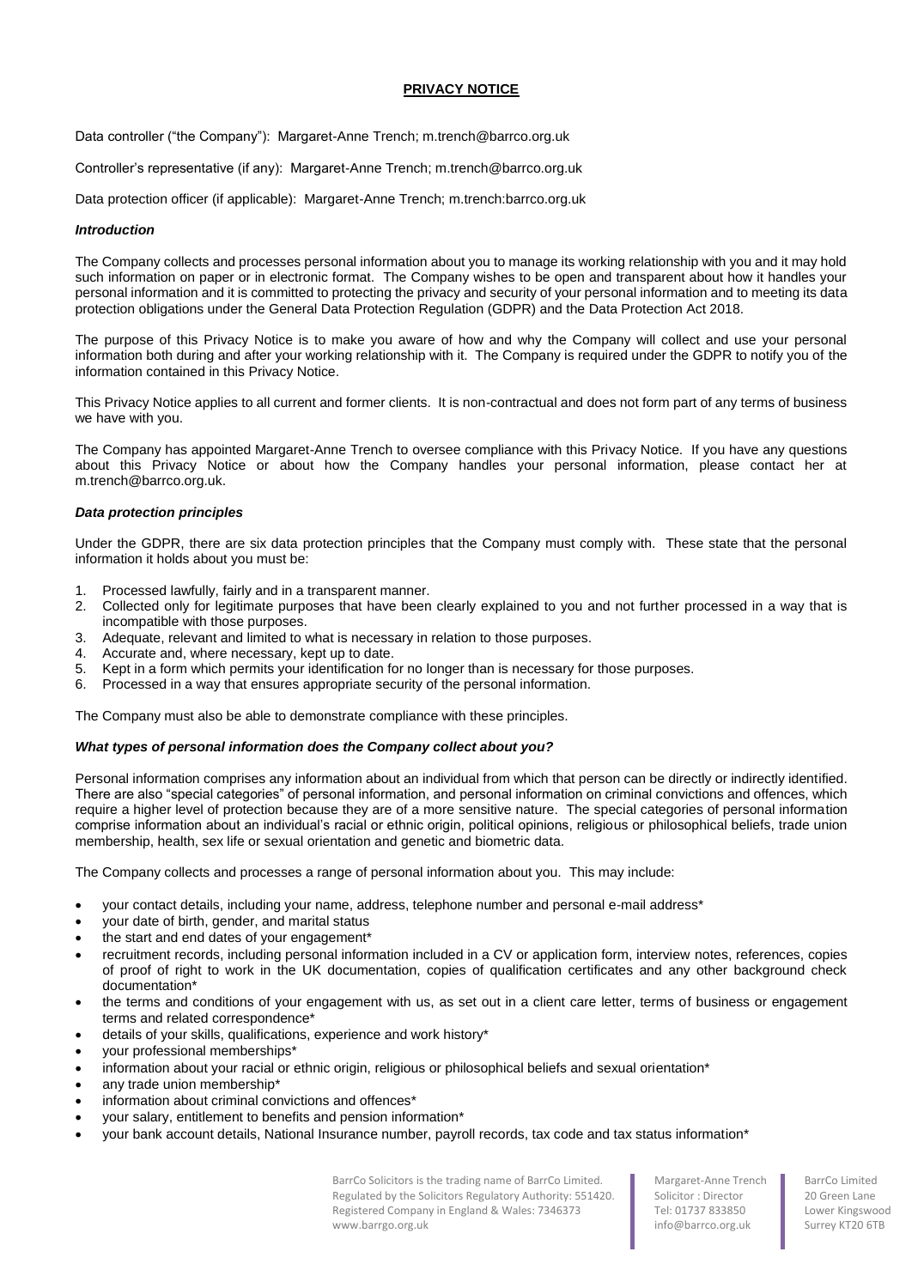- any disciplinary, grievance and capability records, including investigation reports, collated evidence, minutes of hearings, warning letters, performance improvement plans and related correspondence<sup>\*</sup>
- appraisals, including appraisal forms, performance reviews and ratings and targets set\*
- training records\*
- annual leave and other leave records, including details of the types of and reasons for leave being taken and related correspondence\*
- information about your health, including any medical condition, whether you have a disability in respect of which the Company needs to make reasonable adjustments, sickness absence records (including details of the reasons for sickness absence being taken), medical reports and related correspondence\*
- any termination of employment or engagement documentation, including resignation letters, dismissal letters, redundancy letters, minutes of meetings, settlement agreements and related correspondence\*
- information obtained through electronic means, such as swipecard or clocking-in card records\*
- photographs\*

# *How does the Company collect your personal information?*

The Company may collect your personal information in a variety of ways. It is collected during taking your instructions and ongoing advice, either directly from you or sometimes from a third party such as an your employer or former employer. It may also collect personal information from other external third parties, such as witnesses to your case.

The Company will also collect additional personal information throughout your on-going relationship with it. Whilst some of the personal information you provide to the Company is mandatory and/or is a statutory or contractual requirement, some of it you may be asked to provide on a voluntary basis. The Company will inform you whether you are required to provide certain personal information or if you have a choice in this.

Your personal information may be stored by the Company in different places, including your paper file and in our IT systems.

# *Why and how does the Company use your personal information?*

The Company will only use your personal information when the law allows it to, known as the legal bases for processing. The Company will only use your personal information in one or more of the following circumstances:

- where it needs to do so to perform the services and provide advice to you *(1)*
- where it needs to comply with a legal obligation, such as obligations to an employment tribunal or court of law *(2)*
- where it is necessary for the purpose of its legitimate interests (or those of a third party, such your current or former employer), provided that your interests, rights or freedoms do not override its interests *(3)*.

The Company may also very occasionally use your personal information where it needs to protect your vital interests (or someone else's vital interests).

The Company needs the personal information listed above under *"What types of personal information does the Company collect about you?"* primarily to enable it to perform the contract with you *(1)* and to enable it to comply with its legal obligations *(2)*. In some cases, it may also use your personal information where it is necessary to pursue its legitimate interests (or those of a third party) (3). The Company's legitimate interests here include: performing or exercising its obligations or rights under the working relationship that exists between the Company and you; performing effective internal administration and ensuring the smooth running of the business; ensuring the security and effective operation of the Company's systems and networks; protecting its confidential information; and conducting due diligence on clients. The Company has indicated, by using *(1), (2)* and/or *(3)* next to each type of personal information listed above, the lawful basis it is relying on to process that particular type of personal information.

The Company will also only use your sensitive personal information, which includes special categories of personal information and information about criminal convictions and offences, when the law additionally allows it to. Some special categories of personal information, i.e. information about your health or medical conditions and trade union membership, and information about criminal convictions and offences, is processed so that it can perform or exercise its obligations or rights under our contract with you and in accordance with the Company's Data Protection Policy. The Company may also process your sensitive personal information where it has your explicit written consent. In this case, it will first provide you with full details of the personal information it would like and the reason it is needed, so that you can properly consider whether you wish to consent or not. It is entirely your choice whether to consent and your consent can be withdrawn at any time.

The purposes for which the Company may process your personal information (including sensitive personal information) are to:

- enable it to maintain accurate and up-to-date records and contact details\*
- comply with statutory and/or regulatory requirements and obligations.
- comply with the duty to make reasonable adjustments for disabled clients and with other disability obligations under equality legislation\*
- maintain an accurate record of your engagement terms\*
- administer the contract it has entered into with you\*
- ensure compliance with your statutory and contractual rights\*
- ensure compliance with tax and VAT requirements.

BarrCo Solicitors is the trading name of BarrCo Limited. Regulated by the Solicitors Regulatory Authority: 551420. Registered Company in England & Wales: 7346373 www.barrgo.org.uk

Margaret-Anne Trench Solicitor : Director Tel: 01737 833850 info@barrco.org.uk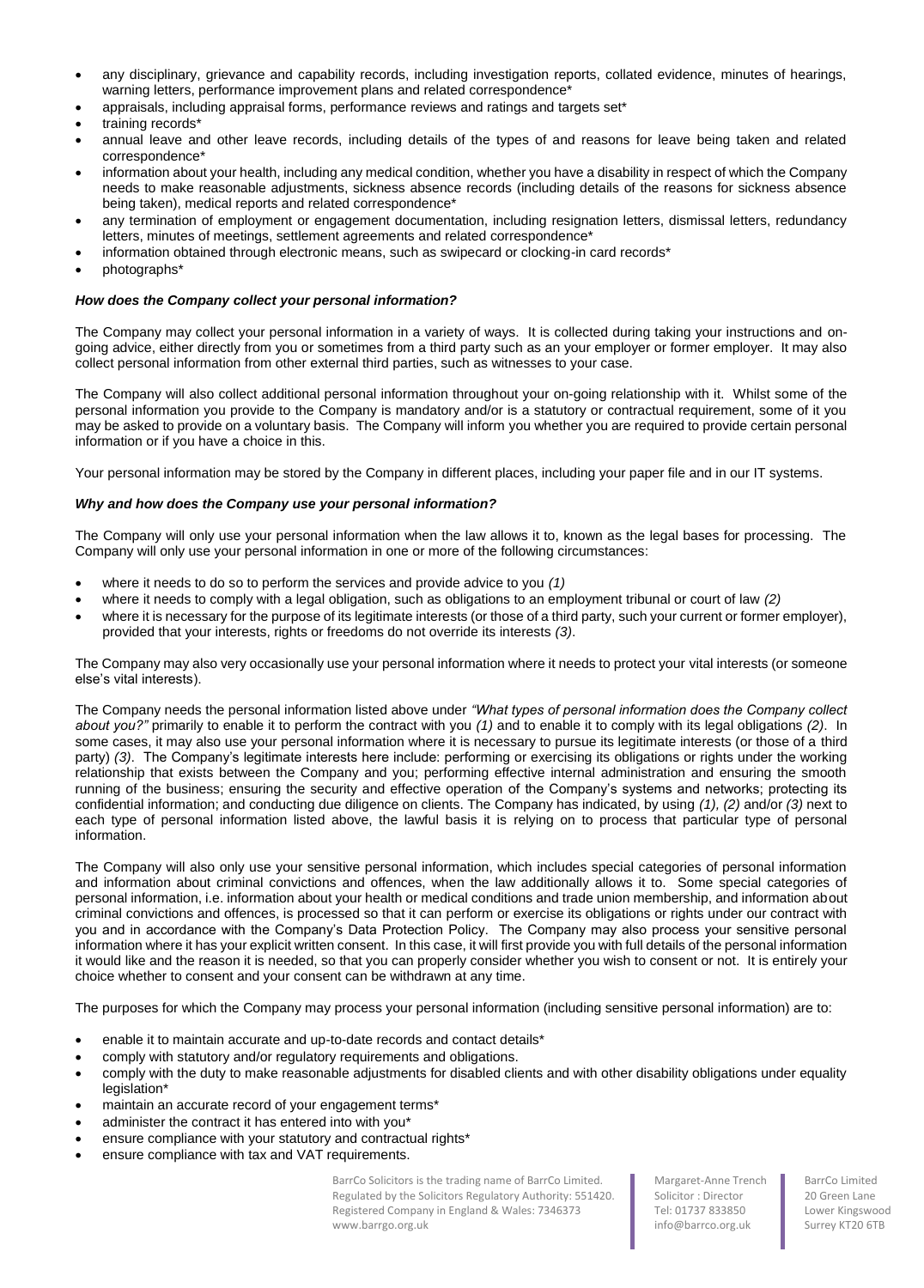- manage and organise work\*
- meet its obligations under health and safety laws\*
- make decisions about continued engagement\*
- prevent fraud\*
- ensure network and information security and prevent unauthorised access and modifications to systems\*
- ensure adherence to Company rules, policies and procedures\*
- monitor equal opportunities\*
- enable it to establish, exercise or defend possible legal claims\*

The Company may process your personal information without your consent, in compliance with these rules, where this is required or permitted by law. However, where the Company processes information about your racial or ethnic origin, religious or philosophical beliefs or sexual orientation, this is done only for the purpose of being able to provide the advice to you. Personal information that the Company uses for these purposes is either anonymised or will be collected with your explicit written consent, which can be withdrawn at any time. It is entirely your choice whether to provide such personal information.

## *What if you fail to provide your personal information?*

If you fail to provide certain personal information when requested or required, the Company may not be able to perform the contract it has entered into with you or it may be prevented from complying with its legal obligations. You may also be unable to exercise your statutory or contractual rights.

## *Change of purpose*

The Company will only use your personal information for the purposes for which it was collected. If it needs to use your personal information for a purpose other than that for which it was collected, it will provide you, prior to that further processing, with information about the new purpose, it will explain the legal basis which allows it to process your personal information for the new purpose and it will provide you with any relevant further information.

#### *Who has access to your personal information?*

Your personal information may be shared internally within the Company, including with our Office Manager and Consultants.

The Company may also share your personal information with third-party service providers (and their designated agents), including:

- external auditors
- professional advisers, such as lawyers and accountants

The Company may also share your personal information with other third parties in the context of a potential sale or restructuring of its business. In those circumstances, your personal information will be subject to confidentiality undertakings. In addition, the Company may need to share your personal information with a regulator or to otherwise comply with the law.

#### *How does the Company protect your personal information?*

The Company has put in place measures to protect the security of your personal information. It has internal policies, procedures and controls in place to prevent your personal information from being accidentally lost or destroyed, altered, disclosed or used or accessed in an unauthorised way. In addition, the Company limits access to your personal information to those staff and other third parties who have a business need to know to perform their job duties.

Where your personal information is shared with third-party service providers, the Company requires all third parties to take appropriate technical and organisational security measures to protect your personal information and to treat it subject to a duty of confidentiality and in accordance with data protection laws. The Company will only allow them to process your personal information for specified purposes and in accordance with its written instructions and it does not allow them to use your personal information for their own purposes.

The Company also has in place procedures to deal with a suspected data security breach and it will notify the Information Commissioner's Office and you of a suspected breach where it is legally required to do so.

## *For how long does the Company keep your personal information?*

The Company will only retain your personal information for as long as is necessary to fulfil the purposes for which it was collected and processed, including for the purposes of satisfying any statutory or other legal, tax, health and safety, reporting or accounting requirements.

The Company will generally hold your personal information for the duration of your engagement and for a period of seven years from the conclusion of your case to protect against legal risk and satisfy any minimum statutory or other legal, tax, health and safety, reporting or accounting requirements for particular data or records – the Company will always have regard to any retention periods set out in legislation for particular types of personal information

> BarrCo Solicitors is the trading name of BarrCo Limited. Regulated by the Solicitors Regulatory Authority: 551420. Registered Company in England & Wales: 7346373 www.barrgo.org.uk

Margaret-Anne Trench Solicitor : Director Tel: 01737 833850 info@barrco.org.uk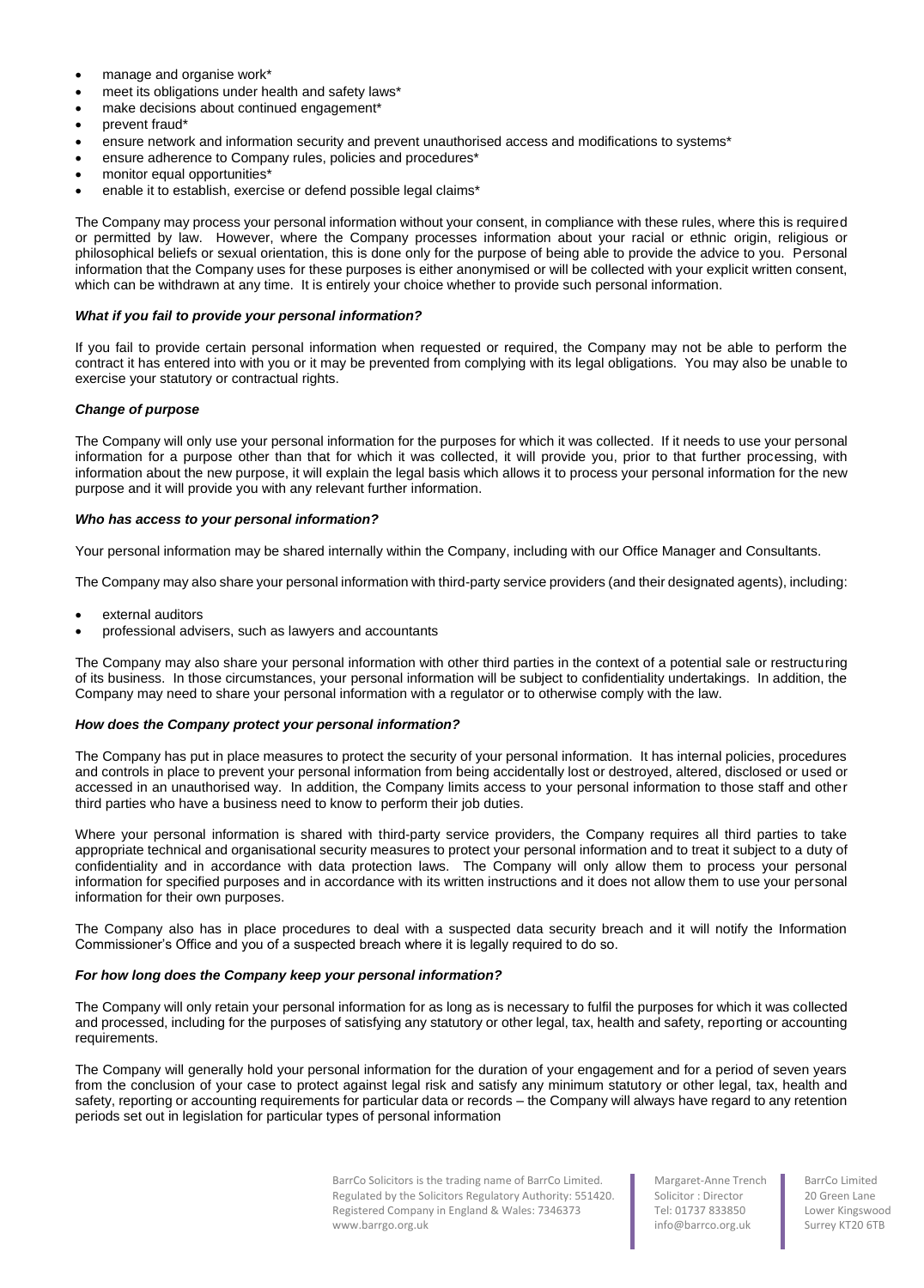Personal information which is no longer to be retained will be securely and effectively destroyed or permanently erased from the Company's IT systems and it will also require any third parties to destroy or permanently erase such personal information where applicable.

# *Your rights in connection with your personal information*

It is important that the personal information the Company holds about you is accurate and up to date. Please keep the Company informed if your personal information changes, e.g. you change your name, home address, or contact number, so that its records can be updated. The Company cannot be held responsible for any errors in your personal information in this regard unless you have notified it of the relevant change.

You have a number of statutory rights under the GDPR. Subject to certain conditions, you have the right to:

- request access to your personal information this is usually known as making a data subject access request and it enables you to receive a copy of the personal information the Company holds about you and to check that it is lawfully processing it
- request rectification of your personal information this enables you to have any inaccurate or incomplete personal information corrected
- request the erasure of your personal information this enables you to ask the Company to delete or remove your personal information where there is no compelling reason for its continued processing
- restrict the processing of your personal information this enables you to ask the Company to suspend the processing of your personal information, e.g. if you contest its accuracy
- object to the processing of your personal information this enables you to ask the Company to stop processing your personal information where it is relying on the legitimate interests of the business as the legal basis for processing and you decide to object to processing on this ground
- data portability this gives you the right to request the transfer of your personal information to another party so that you can reuse it across different services for your own purposes.

If you wish to exercise any of these rights, please contact m.trench@barrco.org.uk*.* The Company may need to request specific information from you to verify your identity and check your right to access the personal information or to exercise any of your other rights. This is a security measure to ensure that your personal information is not disclosed to any person who has no right to receive it.

In the limited circumstances where you may have provided your consent to the processing of your personal information for a specific purpose, you have the right to withdraw your consent for that specific processing at any time. Once the Company has received notification that you have withdrawn your consent, it will no longer process your personal information for the purpose you originally agreed to.

If you believe that the Company has not complied with any of your data protection rights, you have the right to make a complaint to the Information Commissioner's Office.

# *Transferring personal information outside the European Economic Area (EEA)*

The Company will not transfer your personal information to countries outside the EEA.

# *Automated decision-making*

Automated decision-making occurs when an electronic system uses your personal information to make a decision without human intervention. The Company does not envisage that any decisions will be taken about you based solely on automated decisionmaking or profiling. However, it will notify you in writing if this position changes.

# *Changes to this Privacy Notice*

The Company reserves the right to update or amend this Privacy Notice at any time, including where it intends to process new types of personal information. It will issue you with a new Privacy Notice when it makes significant updates or amendments. It may also notify you about the processing of your personal information in other ways.

> BarrCo Solicitors is the trading name of BarrCo Limited. Regulated by the Solicitors Regulatory Authority: 551420. Registered Company in England & Wales: 7346373 www.barrgo.org.uk

Margaret-Anne Trench Solicitor : Director Tel: 01737 833850 info@barrco.org.uk